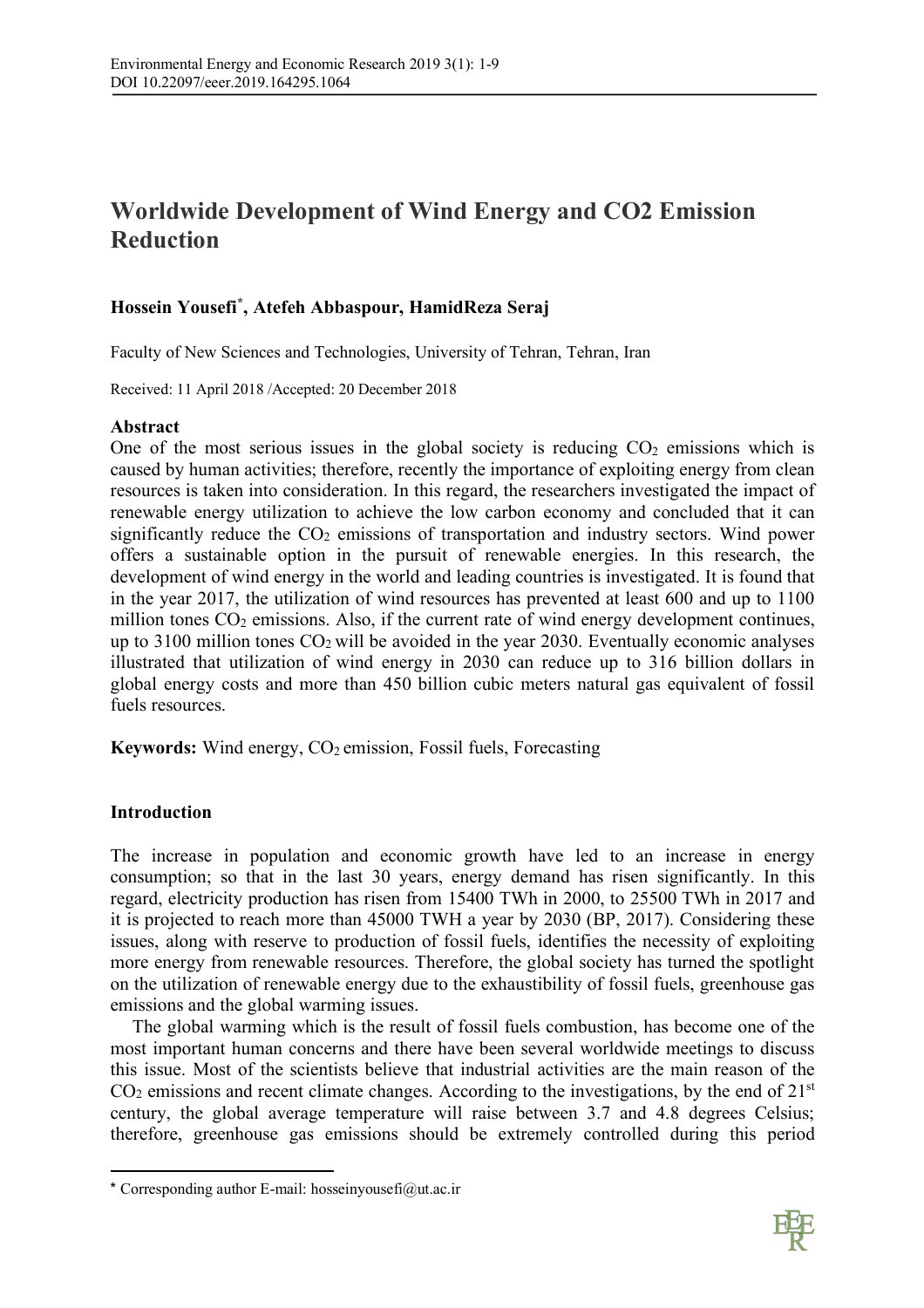(Pachauri et al., 2014). In December 2015, the United Nations Framework Convention on Climate Change (UNFCCC) presented the international climate change agreement AT COP21 which could both reduce greenhouse gas emissions and maintain global economic growth (Den Elzen et al., 2016; Iyer et al., 2015).

The scientist investigated the impact of renewable energy utilization to achieve the low carbon economy and concluded that it can significantly reduce the GHG emissions of transportation and industry sectors (Chunark et al., 2017). Renewables will have the fastest growth in the electricity sector, providing almost 30% of power demand in 2023, up from 24% in 2017 (IEA, 2018). Recently, in more than 30 countries, about 20% of the energy supply has been produced by renewables and the total global investment in the renewable sector has been over 214 billion US dollars (Ellabban et al., 2014).

Wind power offers a sustainable option in the pursuit of renewable energies. Wind energy refers to the technology that converts the air motion into mechanical energy usually for electricity production. Wind energy conversion devices can be broadly categorized into two types according to their axis alignment; including horizontal and vertical axis wind turbines. They can be located either in-land (onshore) or in bodies of water (offshore). The advantages of wind energy are more apparent than the disadvantages, which explains why it's one of the fastest-growing energy sources in the world. The main advantages are low maintenance cost, enormous potential and placement of wind harvesting facilities. Also the two major disadvantages of wind power include initial cost and unpredictability of generated energy.

There are many worldwide studies on renewables, especially wind energy, development and its impacts on greenhouse gases emissions and air pollution reduction. Crawford et al. ( 2009) estimated that a 3MW utility-scale wind turbine would avoid nearly 123000 tones greenhouse gas emissions over 20 years operation. Ashraf  $(2006)$  estimated the  $CO<sub>2</sub>$ mitigation potential of renewable energy in comparison with pollution caused by coal-fired thermal power plants. The result of their work showed that, Wind has more  $CO<sub>2</sub>$  mitigation potential as compared to small hydro, biomass and solar photovoltaic system in India.

Martinez et al. (2009) found that the environmental pollution from wind turbine manufacturing, usage and decommissioning is offset by its operation in less than one year. They also estimated that a 2MW wind turbine produces 34 times more energy than is used in its life-cycle. Liu et al.  $(2011)$  focused on the various factors of  $CO<sub>2</sub>$  reduction, especially wind energy in china. They also analyzed the pollutant and the cost of  $CO<sub>2</sub>$  reduction in China. Panwar et al. (2011) reviewed the different types and applications of renewable energy and investigated the impact of them on the reduction of GHG. Yousefi et al. (2017) assessed the impact of Ground Source Heat Pump (GSHP) utilization for air pollution reduction in Tehran, Iran. Their calculation indicated that the implementation of national plan to extend the share of GSHP systems, leads to a reduction of 9429 tones  $CO<sub>2</sub>$ .

Zhang et al. (2016) presented the role of wind energy technology development in electricity generating, costs and energy safety. They introduced wind energy as a carbon free source and emphasized on economically and environmental benefits of it in electricity generating. Chunark et al. (2017) investigated the potential of greenhouse gas emission reduction by the use of renewable energy in Thailand's Intended Nationally Determined Contributions (INDCs) at the Paris agreement. They also assessed the economic impacts from GHG emission reduction.

Also, Kusumadewi et al.  $(2017)$  focused on  $CO<sub>2</sub>$  mitigation potential in Thailand based on the Power Development Plan (PDP) and Alternative Energy Development Plan (AEDP). In this context, they investigated the role of different renewable energy including wind energy in reducing the amount of CO<sub>2</sub> emissions. In a similar research in Thailand, Winyuchakrit et al. (2016) investigated the greenhouse gas mitigation through renewable energy especially wind resources by using the Asia-Pacific Integrated Model/ Extended Snap Shot model. Delarue et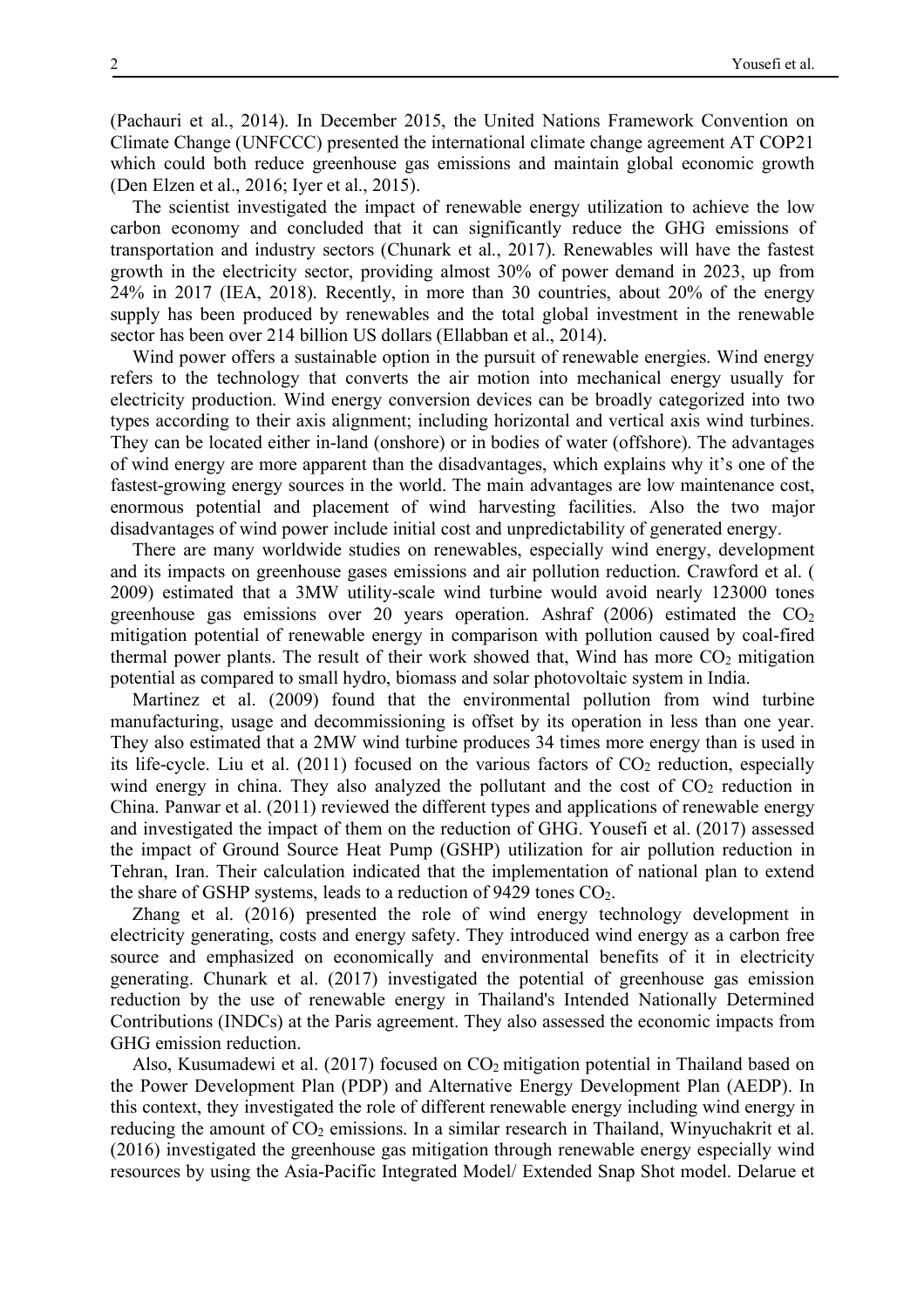al. (2009) presented a simulation model for wind energy and then determined its impacts on cost of electricity generation and  $CO<sub>2</sub>$  emissions. They verified their model by applying it to a case study in Belgium.

In this article, an updated report of wind energy development in the world and leading countries is presented. After that, the maximum and minimum potential of wind energy utilization to reduce  $CO_2$  emissions is estimated from 2002 to 2017 and forecasted by the year 2030. Finally, economic analysis was done to assess the impact of wind power utilization on the conservation of fossil fuel resources and carbon cost reduction in 2030.

#### **Methods and Materials**

In this section first, the development of wind energy in the world is discussed. Then, to calculate the amount of  $CO<sub>2</sub>$  emission reduction, four different capacity factors for wind farms and the annual electricity generation is considered. Finally, the economic analysis of  $CO<sub>2</sub>$ mitigation considering the carbon price and the cost of energy supply by fossil fuels is done.

#### *Wind energy development in the world*

Harnessing wind energy can be done almost anywhere in the world; whether or not this is financially feasible is another question. Wind energy is now successfully competing across the globe; building new industries and leading the way towards a clean energy future. More than 52 GW of wind power was installed across the world in 2017, reaching the total cumulative capacity to 540 GW (GWEC, 2017). Wind capacity is expected to grow by 350 GW in the next five years and reach almost 900 GW by 2023 in the main case of the IEA Renewables 2018 forecast (IEA, 2018). Also, Wind power penetration levels continue to increase, This sector currently provides around 4.5% of the world's generation capacity, up from 3.5% in 2012 (IEA, 2017). The global annual and cumulative installed wind capacity by the end of 2017 and its projection to 2030 has presented in figure 1. From a regional point of view, Asia is the largest wind market, representing more than 40 percent of world installed capacity; followed by Europe (over 34%), North America  $(20\%)$  and Latin America  $\&$ Caribbean (3%) (IEA, 2018). Share of different regions in utilization of wind energy is shown in Figure 2.



**Figure 1.** The projection of global cumulative and annual wind installed capacity by 2030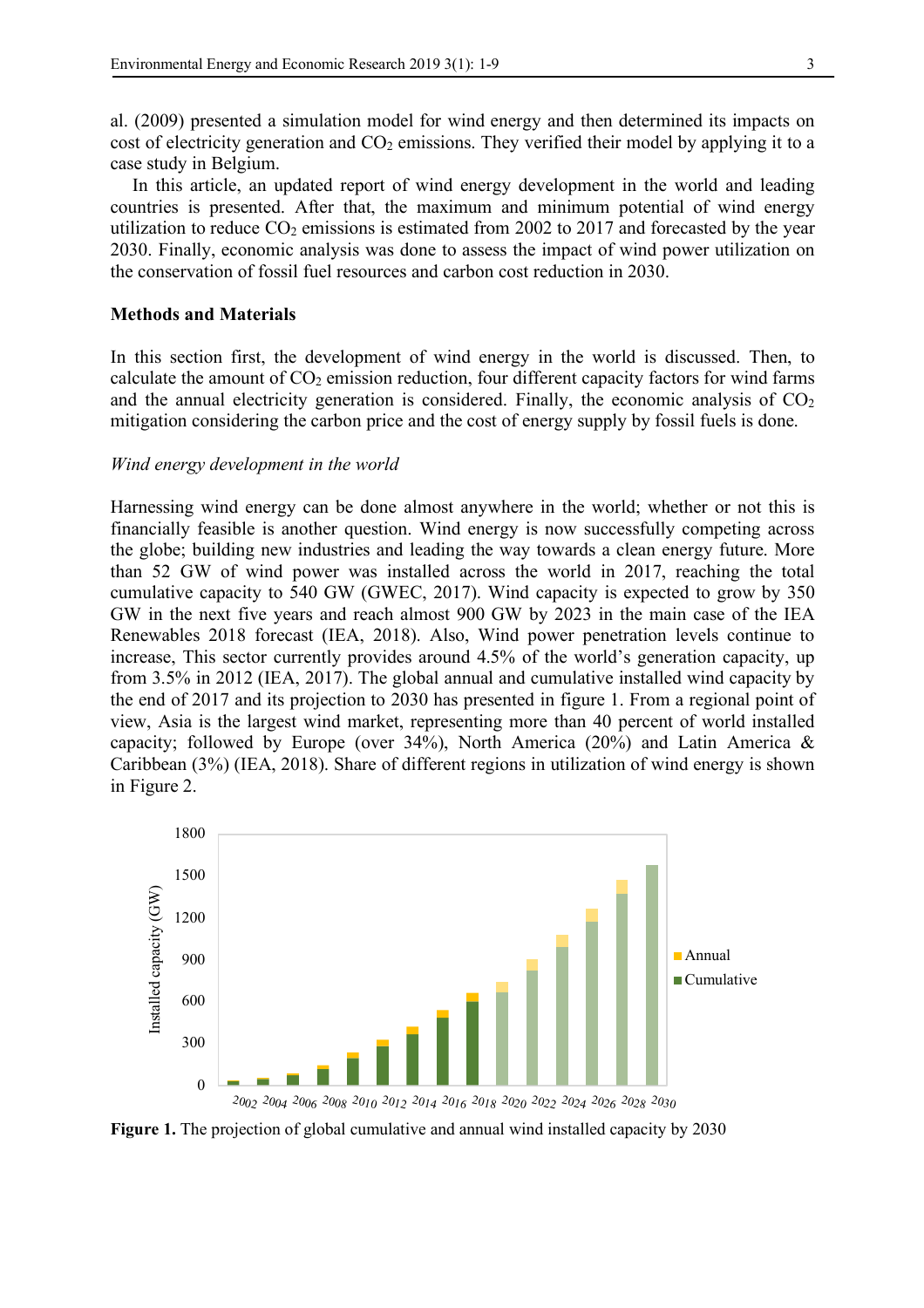

**Figure 2.** Wind installed capacity by region (IEA, 2018)

Nowadays most countries have the capacity of wind energy utilization, and its manufacturing technology is developing in different regions. By the end of 2017, more than 90 countries had seen commercial wind power activity, and almost 30 countries had more than 1GW in operation (IEA, 2018). In this regard, three leading countries are China, United States and Germany. China has ranked first in cumulative installed capacity with the total capacity of 188 GW by the end of 2017 (GWEC, 2017). In terms of annual installations, China maintained its leadership position and added 19.7 GW of new capacity in 2017 (GWEC, 2017).

In this country, in the regions with the best wind regimes, wind energy is one of the most competitive source of energy in terms of financial feasibility (Liu et al., 2011). It can be seen that China has a solid foundation for the development of wind energy and The Chinese government has identified wind energy as a promising and sustainable energy to alter the traditional fuels. Likewise, the United States surpassed the Germany and has become the second largest country in wind energy development. As the end of 2017, the U.S. installed more than 89 GW wind capacity (GWEC, 2017). U.S. was also second in terms of the annual installation, with 7017 MW of new capacity added in 2017 (GWEC, 2017).

Wind energy is the largest source of renewable electric capacity in this country; and to stay competitive in this sector, the energy department of U.S. invests in wind research and development projects to advance technology innovations (Oteri et al., 2018). Germany has led the field in installing wind power capacity in Europe by adding 6500MW of new wind capacity and reaching the total installed capacity to over 56GW (GWEC, 2017). This was largely due to the end of the country feed-in tariff regime and the entry of feed-in premiums with auctions (IEA, 2018). The German wind industry expects to see new installations of 3.5GW in 2018 (IEA, 2018).

Overall, there is a lot of confidence in the wind power market going forward, as the technology continues to improve, prices continue to go down, renewable power to reduce emissions, the air become cleaner and new industries get stronger.

### *Impact of wind energy on CO2 emissions reduction*

Wind power is almost a no-pollution resource and a solution to reduce  $CO<sub>2</sub>$  emissions which caused by fossil fuels combustion. It should be noted that in the life-cycle of all renewable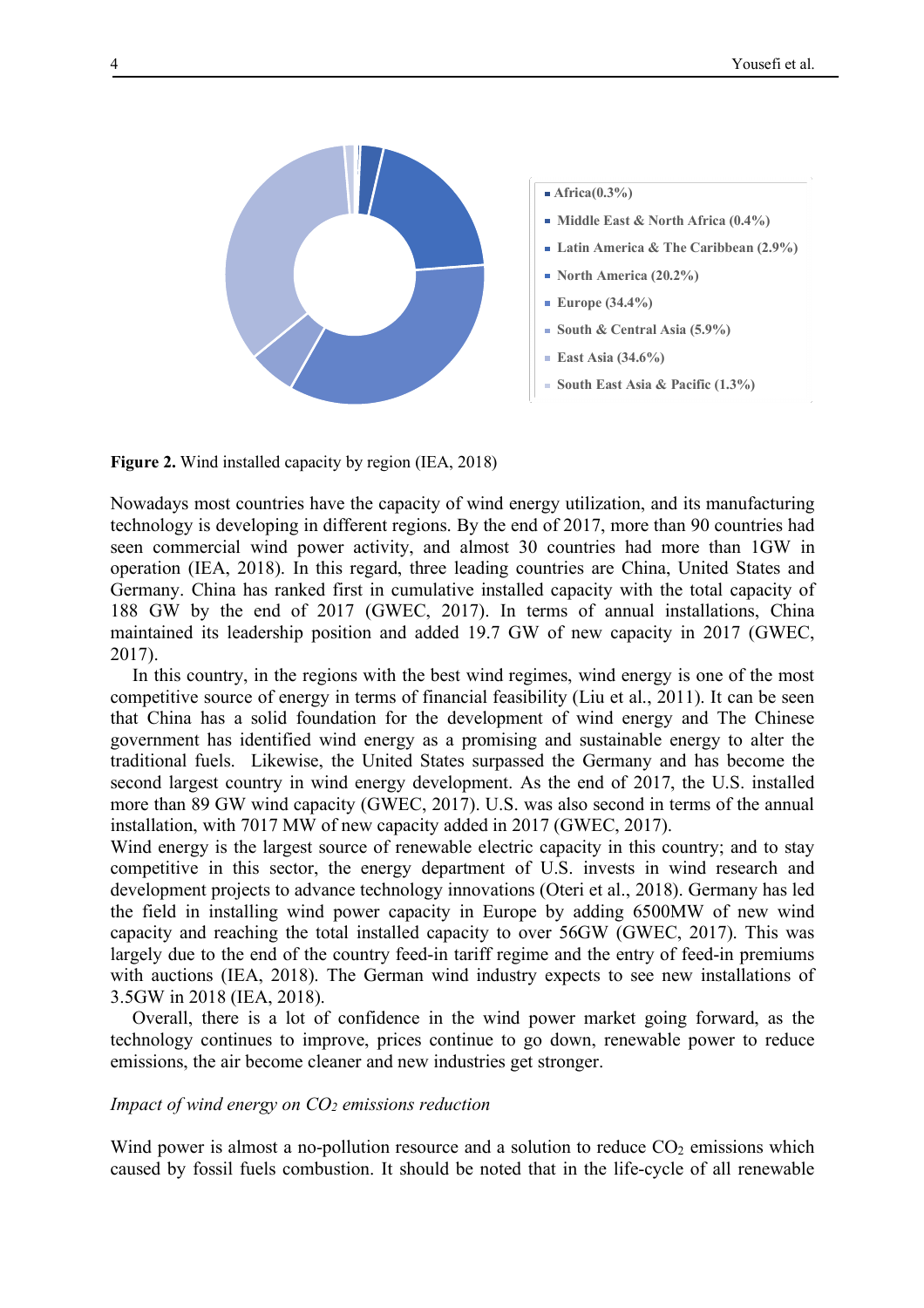resources including wind turbines, some pollutants produces. The objective of life-cycle assessment (LCA) is to describe and evaluate the overall environmental impacts, including CO2 emissions of utilizing renewable resources; by analyzing all stages of the entire process from raw materials supply, production, transport and energy generation to recycling and disposal stages.

The life cycle emissions of wind power depend on the amount of material and work needed to construct the wind turbines. The results of International Atomic Energy Agency researches show that the life cycle emissions of a wind turbine varies between 7 and 22 tones  $CO<sub>2</sub>$ equivalent per GWh of electricity generated, depending on construction technology (WEC, 2004). The life-cycle emissions of different electricity generation systems is presented in Figure 3.



**Figure** 3. CO<sub>2</sub> emissions from renewable and nuclear electricity production systems (Tones carbon dioxide per GWh of electricity generated) (*WEC*, 2004)

Nonetheless, the  $CO<sub>2</sub>$  emission avoidance of wind energy is much more than its life-cycle emission.  $CO<sub>2</sub>$  emission reduction potential of wind energy depends on the energy diversification of each region. In fact, where fossil fuels have greater share in electricity generation system, there is more potential to reduce  $CO<sub>2</sub>$  emission by utilization of wind energy resources and carbon emission avoidance factor would be higher. But in regions with high share of renewable and nuclear energy, the  $CO<sub>2</sub>$  emission factor would be lower. Totally according to the energy mix of the world, it is estimated that every GWh of electricity generated from wind resources, will avoid  $640$  tones  $CO<sub>2</sub>$  emission in the world (Saidur et al., 2011). So, emission reductions can be calculated using carbon emission factor 640 tones CO2/GWh and Formula 1 (Saidur et al., 2011); where A is the installed capacity of the wind energy in GW, C is the capacity factor and 8760 shows the number of hours in a year.

$$
CO_2 = A \times C \times 8760 \times 640 \tag{1}
$$

Wind farms typically operate at 20 to 35 percent of their capacity, depending on local wind conditions; so in this article four different estimated  $CO<sub>2</sub>$  reduction is calculated according to four capacity factor and equation 1. Table 1 illustrates how much  $CO<sub>2</sub>$  has been avoided by using wind energy in 2001.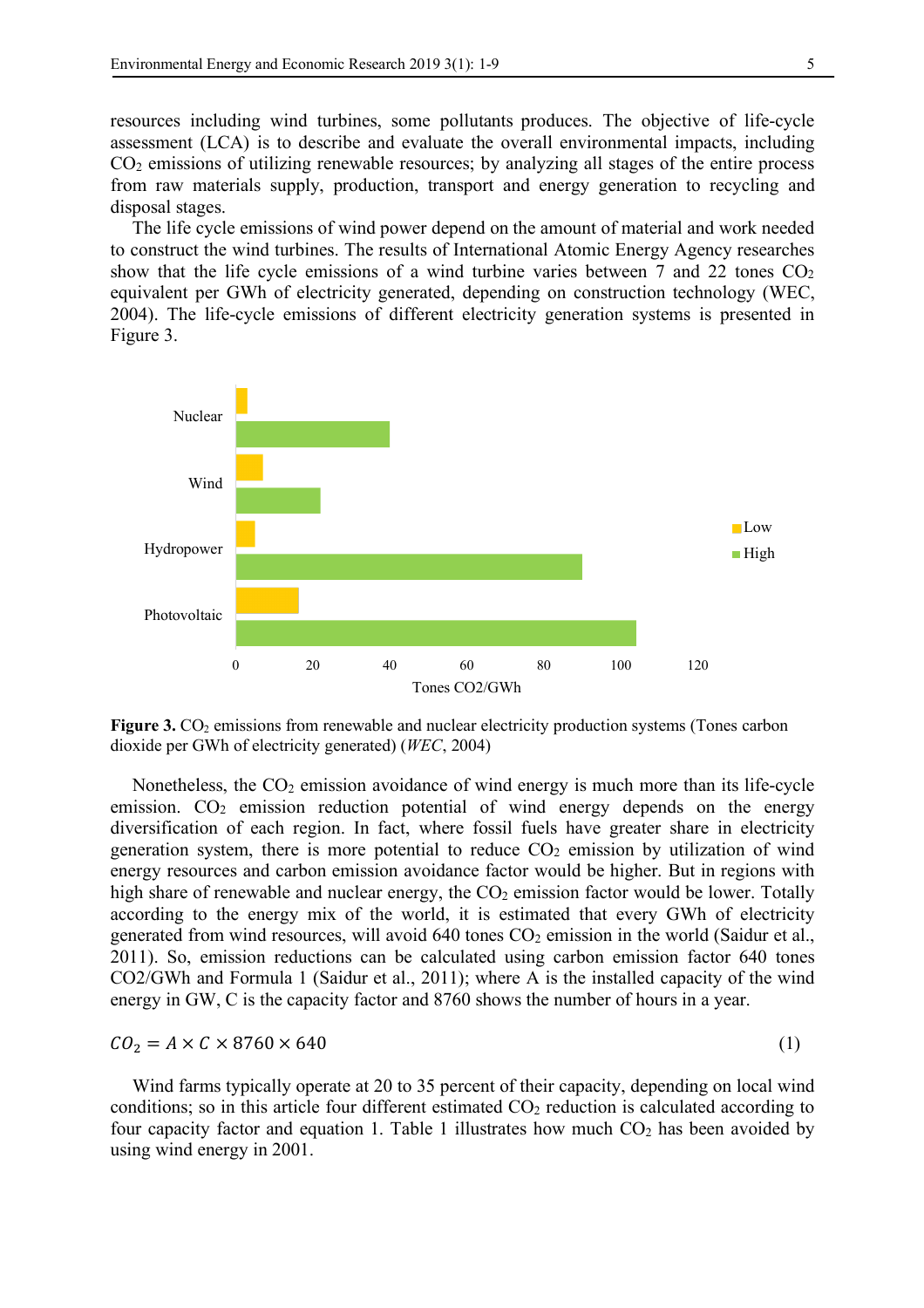| Capacity factor $(\% )$ | <b>Estimated Annual Electricity</b><br>Output (GWh) | Estimated annual $CO2$ emissions<br>reduction (million tons) |
|-------------------------|-----------------------------------------------------|--------------------------------------------------------------|
| 20                      | 54500                                               | 34.9                                                         |
| 25                      | 68000                                               | 43.6                                                         |
| 30                      | 82000                                               | 52.3                                                         |
| 35                      | 95260                                               | 61                                                           |

Table 1. Estimated CO<sub>2</sub> reduction from wind farms in 2002

By applying this process, estimated  $CO<sub>2</sub>$  emissions reduction could be calculated by the end of 2017. Cumulative maximum and minimum  $CO<sub>2</sub>$  emissions reduction potential is calculated from 2002 to 2017 and forecasted using linear regression method up to 2030 in Figure 4. The results show that by the end of 2017, utilization of wind resources has avoided at least  $600$  and at most  $1100$  million tones  $CO<sub>2</sub>$  emissions.

It can be expected that with the current trend of wind energy development by the year 2030, wind energy will reduce  $CO<sub>2</sub>$  emissions up to 2100 million tones. Also the effect of wind energy development on  $CO<sub>2</sub>$  emissions in the world is shown in Figure 5. In fact, Figure 5 illustrates the amount of  $CO<sub>2</sub>$  emissions in the presence or absence of wind energy in the energy system.



**Figure 4.** CO<sub>2</sub> emissions mitigation potential of wind energy resources in the world



**Figure 5.** Effect of wind energy development on CO2 emissions mitigation in the world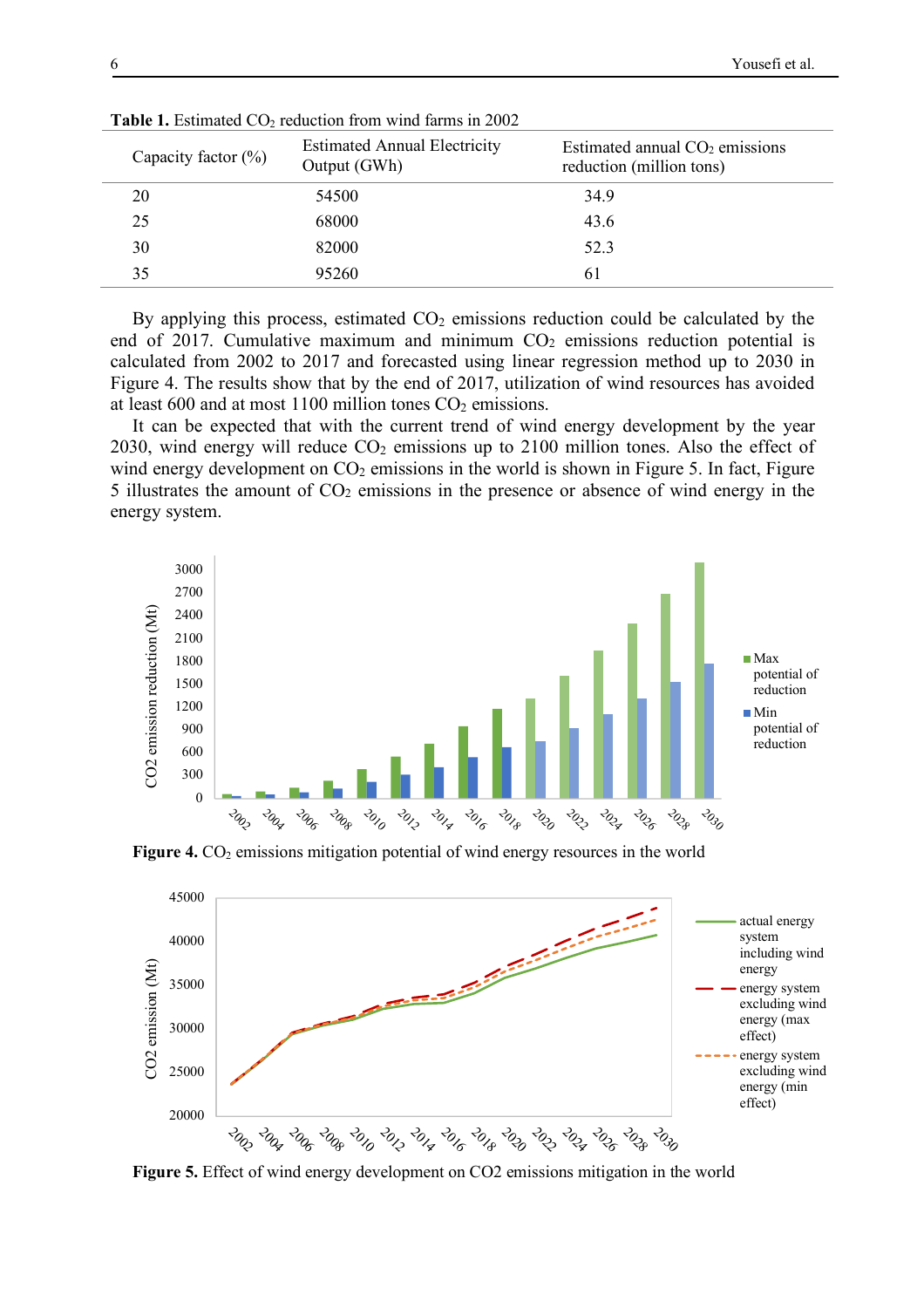#### *Economic analysis*

The world is moving forward with regulations to limit  $CO<sub>2</sub>$  emissions and its consequences, but a regulation is not yet finalized. A price on carbon emissions helps shift the burden for the damage back to those who are responsible for this issue. The carbon price gives an economic signal and polluters decide whether to discontinue their polluting activity, reduce emissions, or continue polluting and pay for it. For example, if the  $CO<sub>2</sub>$  emissions price of producing electricity from coal were to be factored into electricity bills, 2-7 eurocents per kWh would have to be added to the current price of electricity in the majority of EU Member States (EU, 2003).

Current carbon price initiatives only cover 15 percent of global emissions, and 85 percent of these emissions are priced at under \$10 per ton. But it is expected, most of the global emissions be subjected to carbon pricing, by 2030. Based on analyses, Low, Mid and High case forecasts for  $CO<sub>2</sub>$  prices in 2030 is developed. The Low case forecasts a  $CO<sub>2</sub>$  price that begins in 2020 at \$15 per ton, and increases to \$25 in 2030 (Luckow et al., 2016). The Mid case forecasts a CO2 price that begins in 2020 at \$20 per ton, and increases to \$35 in 2030 (Luckow et al., 2016).

The High case forecasts a CO2 price that begins in 2020 at \$25 per ton, and increases to approximately \$53 in 2030 (Luckow et al., 2016). Therefore, it is possible to calculate the capital saving by utilizing wind power plants, according to  $CO<sub>2</sub>$  mitigation potential and carbon pricing. In Table 2, considering the maximum and minimum  $CO<sub>2</sub>$  emissions reduction potential of wind energy, also the low, mid and high case forecast for carbon prices, the cost reduction using carbon price initiatives is calculated for 2030.

| Utilization potential | Carbon price forecasting<br>Cost reduction (million US dollar) |        |
|-----------------------|----------------------------------------------------------------|--------|
|                       | High case                                                      | 164744 |
| Max                   | Mid case                                                       | 108793 |
|                       | Low case                                                       | 77710  |
|                       |                                                                |        |
|                       | High case                                                      | 94185  |
| Min                   | Mid case                                                       | 62197  |
|                       | Low case                                                       | 44427  |

**Table 2.** Effect of global wind energy utilization on carbon cost reduction in 2030

On the other hand, the utilization of wind energy preserves the fossil fuel resources, including natural gas. The amount of saved natural gas can be calculated according to the produced energy from wind resources and the heat value of natural gas. Studies also show that gas prices will reach to 326 dollars per 1,000 cubic meters in 2030 (Huppmann et al., 2009). Eventually, by multiplying the amount of saved natural gas and forecasted price of natural gas in 2030, the amount of retained capital will be calculated in this year. Considering maximum and minimum utilization potential of wind energy resources, amount and value of saved natural gas in 2030 is calculated in Table 3.

|                       | Table 3. Effect of global wind energy utilization on fossil fuel consumption cost reduction in 2030 |                         |
|-----------------------|-----------------------------------------------------------------------------------------------------|-------------------------|
| Utilization potential | Saved natural gas (million cubic meter)                                                             | Value (million dollars) |

| UTHLATION POWHING | $\beta$ aved natural gas (infinition educe include) | $\mathbf v$ and $\mathbf v$ international dividend $\mathbf v$ |
|-------------------|-----------------------------------------------------|----------------------------------------------------------------|
| Max               | 469337                                              | 152982                                                         |
| Min               | 268322                                              | 87473                                                          |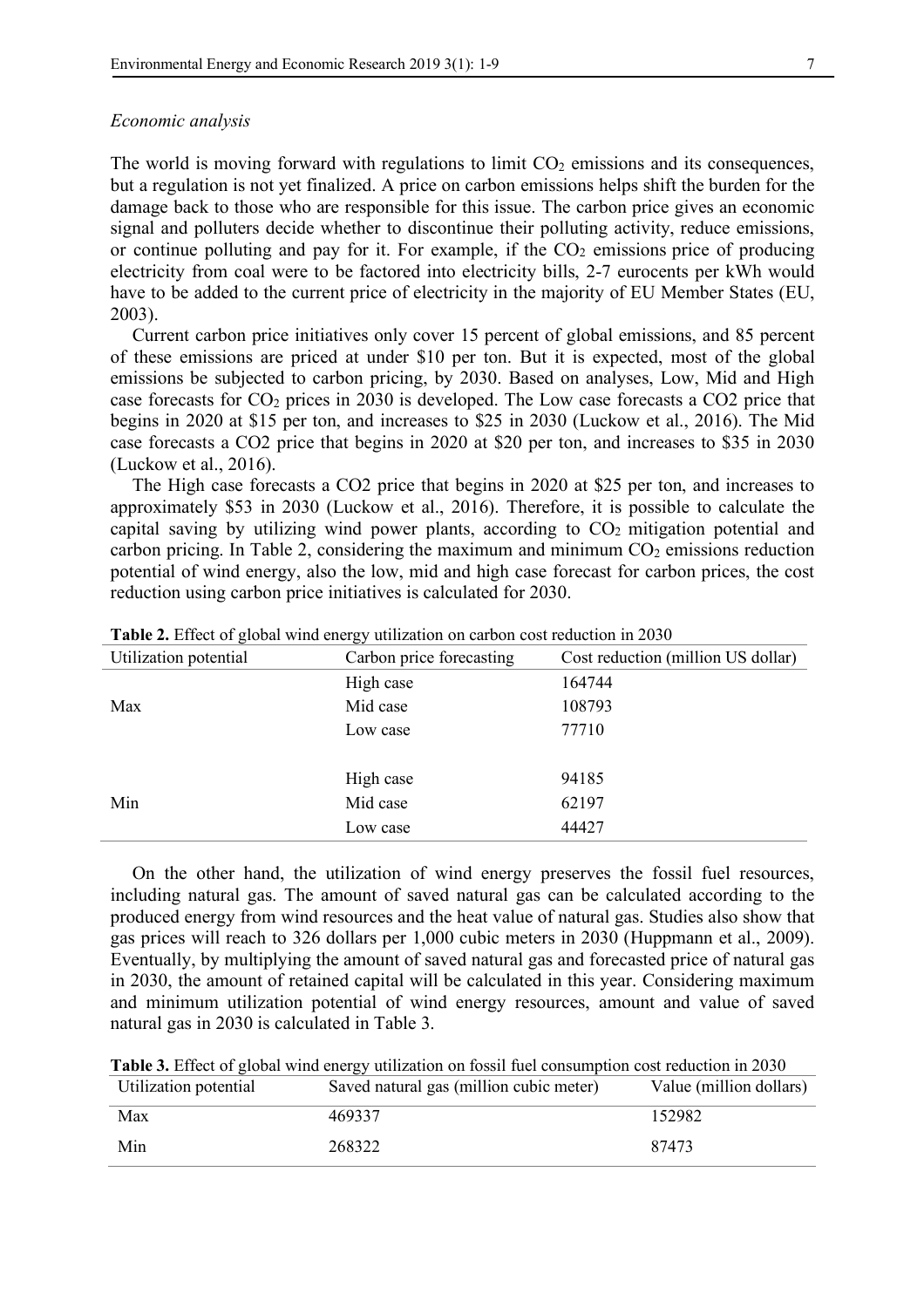Utilization of wind energy sources can lead to a reduction in energy generation costs through two main ways; fossil fuel consumption and carbon cost reduction. According to the explanations and calculations made in this section, it was found that, there is a 44 up to 164 billion dollars potential of reducing carbon emission cost in the world. Also, there is a possibility to reduce fossil fuel consumption costs at least 87 and up to 152 billion dollars in the year 2030. Therefore, it can be expected that by the end of 2030, with the current trend of wind energy development, in addition to maintaining more than 450 billion cubic meters of natural gas equivalent, up to 316 billion dollars in global energy costs will be reduced.

#### **Conclusion**

Exhaustibility of fossil fuels, greenhouse gas emissions and the global warming issues have led to an increase in the share of renewable energy in the electricity generation. Wind power offers a sustainable option in the pursuit of renewable energies. Wind energy is a sort of renewable energy which is utilized to generate clean and sustainable power. Wind turbines generate electricity without directly emitting air pollutants that are known to affect the climate and human health. The main objective of this study was to investigate the effect of development of wind energy on reducing  $CO<sub>2</sub>$  gas emissions.  $CO<sub>2</sub>$  has the greatest share in the enhancing greenhouse effect which caused by human activities. Therefore, reducing this component can have a significant impact on the greenhouse effect and its consequences. The overall results of this study is discussed here:

- According to the latest statistics of the Global Wind Energy Council, total installations in 2017 were at least 52 GW and cumulative capacity increased to 11 percent, to around 539 GW. By the end of 2017, more than 90 countries had seen commercial wind power activity and China, United States and Germany are pioneer in wind power utilization.
- The amount of  $CO<sub>2</sub>$  which produced in life cycle of wind turbines is compared with other electricity production systems.
- The amount of  $CO<sub>2</sub>$  mitigation avoidance due to wind energy utilization was calculated and its value in the year 2030 was predicted. The results showed that by the end of 2017, the utilization of wind resources has prevented at least 604 and up to 1057 million tones CO2 emissions. Also, if the current rate of wind energy development continues, up to 3100 million tones  $CO<sub>2</sub>$  will be avoided in the year 2030.
- Economic analyses show that development of wind energy can reduce up to 316 billion dollars in global energy costs; and save more than 450 billion cubic meters of natural gas equivalent of fossil fuels resources in 2030.

#### **References**

Ashraf, I. (2006). Estimation of CO2 mitigation potential through renewable energy generation. Paper presented at the Power and Energy Conference, 2006. PECon'06. IEEE International.

British Petroleum (BP). (2017). BP statistical review of world energy.

- Chunark, P., Limmeechokchai, B., Fujimori, S., & Masui, T. (2017). Renewable energy achievements in CO2 mitigation in Thailand's NDCs. Renewable Energy, 114, 1294-1305.
- Crawford, R. (2009). Life cycle energy and greenhouse emissions analysis of wind turbines and the effect of size on energy yield. Renewable and Sustainable Energy Reviews, 13(9), 2653-2660.
- Delarue, E. D., Luickx, P. J., & D'haeseleer, W. D. (2009). The actual effect of wind power on overall electricity generation costs and CO2 emissions. Energy Conversion and Management, 50(6), 1450- 1456.